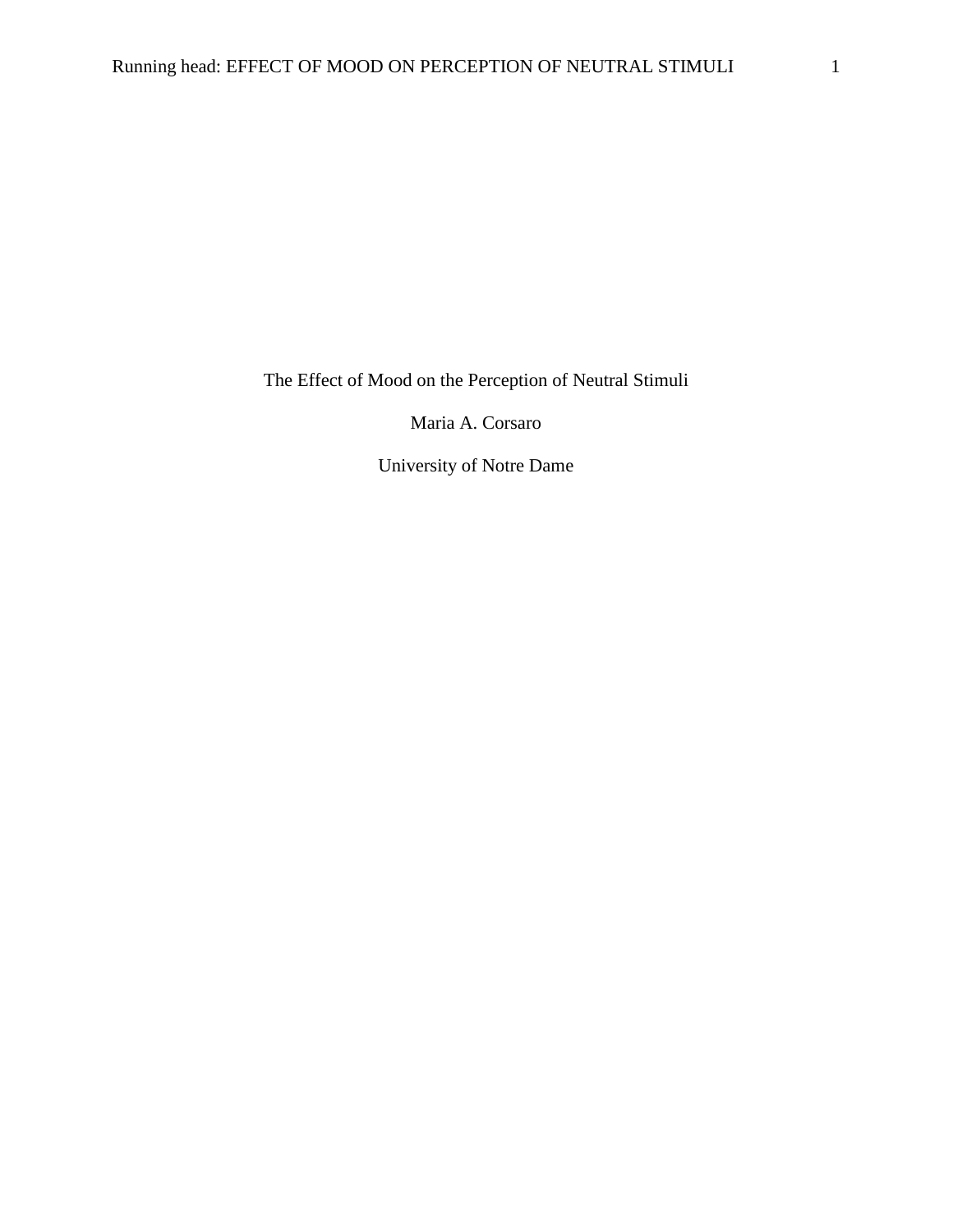#### Abstract

The purpose of this study was to explore the relationship between a recently viewed video and perception of emotionally neutral stimuli shortly thereafter. Watching emotional videos has been shown in previous research to alter the emotional state of the viewer. It was desired to determine whether this would also influence the participants' perception of the emotional nature of stimuli would be more in line with the emotional content of the video that they had just seen. 150 people participated in this study. They were divided into three groups: one that watched a positive emotion movie, one that watched a negative emotion movie and one that watched a neutral movie. After viewing the videos, participants were shown several images that were rated as emotionally neutral and their ratings of the emotional content of the images were recorded. This study found that watching an emotional video does significantly alter perception of the emotional content of the neutral images. These results provide insight into the way that people's emotional states translate from one situation to another and how they can alter the way that people perceive certain situations.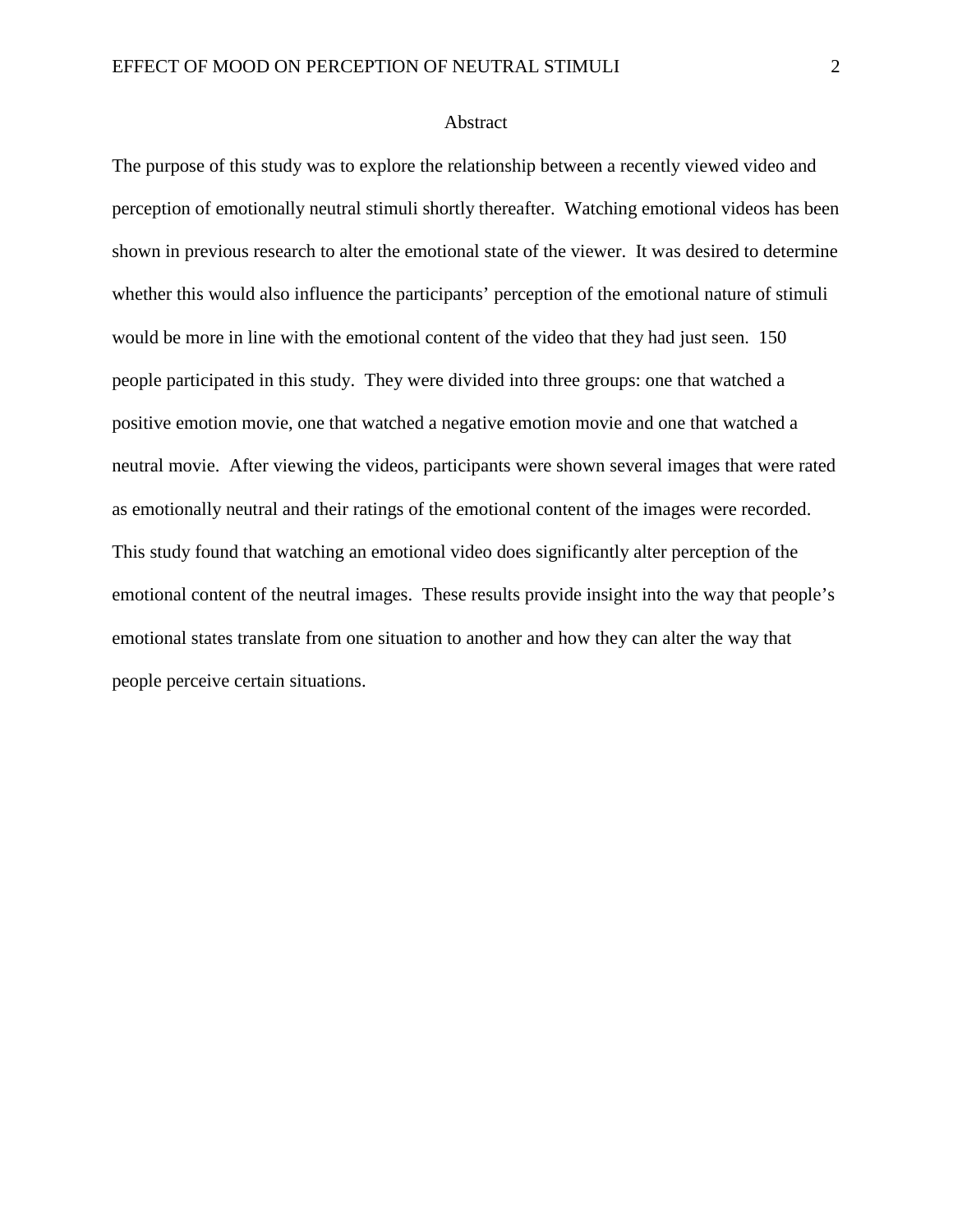### The Effect of Mood on Perception of Neutral Stimuli

Ekman (1980) describes emotions as innate, universal, or cross-cultural, and easily seen. He also describes six universal emotions: happiness, surprise, anger, fear, sadness and disgust (Ekman, 1992). Of these six emotions, only surprise cannot be clearly labeled as positive (happiness) or negative (anger, fear, sadness, disgust) (Goren & Wilson, 2006). It is fairly common knowledge that emotions can be manipulated, particularly by specific situations (Moody, McIntosh, Mann, and Weisser, 2007). Can a person's induced emotional state alter the perception of a neutral situation, though? Is there a difference in this perception when the subject is in an positive mood or an negative mood? The context in which one finds oneself can significantly alter how people will react in the situation (Aldao & Nolen-Hoeksema, 2012).

Emotions can be classified as either negative or positive and, there are many noted differences between them. The positive emotion is happiness. Anger, fear, sadness and disgust are the negative emotions. To begin with, positive and negative emotions are processed in separate regions of the brain (Goren & Wilson, 2006). The two most established emotion processing regions are the amygdala and insula, which interpret fear and disgust, respectively, both of which are negative emotions (Goren & Wilson, 2006). These innate differences in brain structure and function suggest an inherent discrepancy between processing of positive and negative emotions, potentially indicating that these two categories will influence the perception of a neutral situation in different ways.

Additionally, there are noticeable variations in the discernment of positive and negative emotions. In general, negative emotions are easier to recognize than positive emotions (Goren & Wilson, 2006). The emotion that is most easily distinguishable is fear (Goren & Wilson, 2006). Negative emotions are regularly confused with each other, i.e. sadness mistaken for fear, anger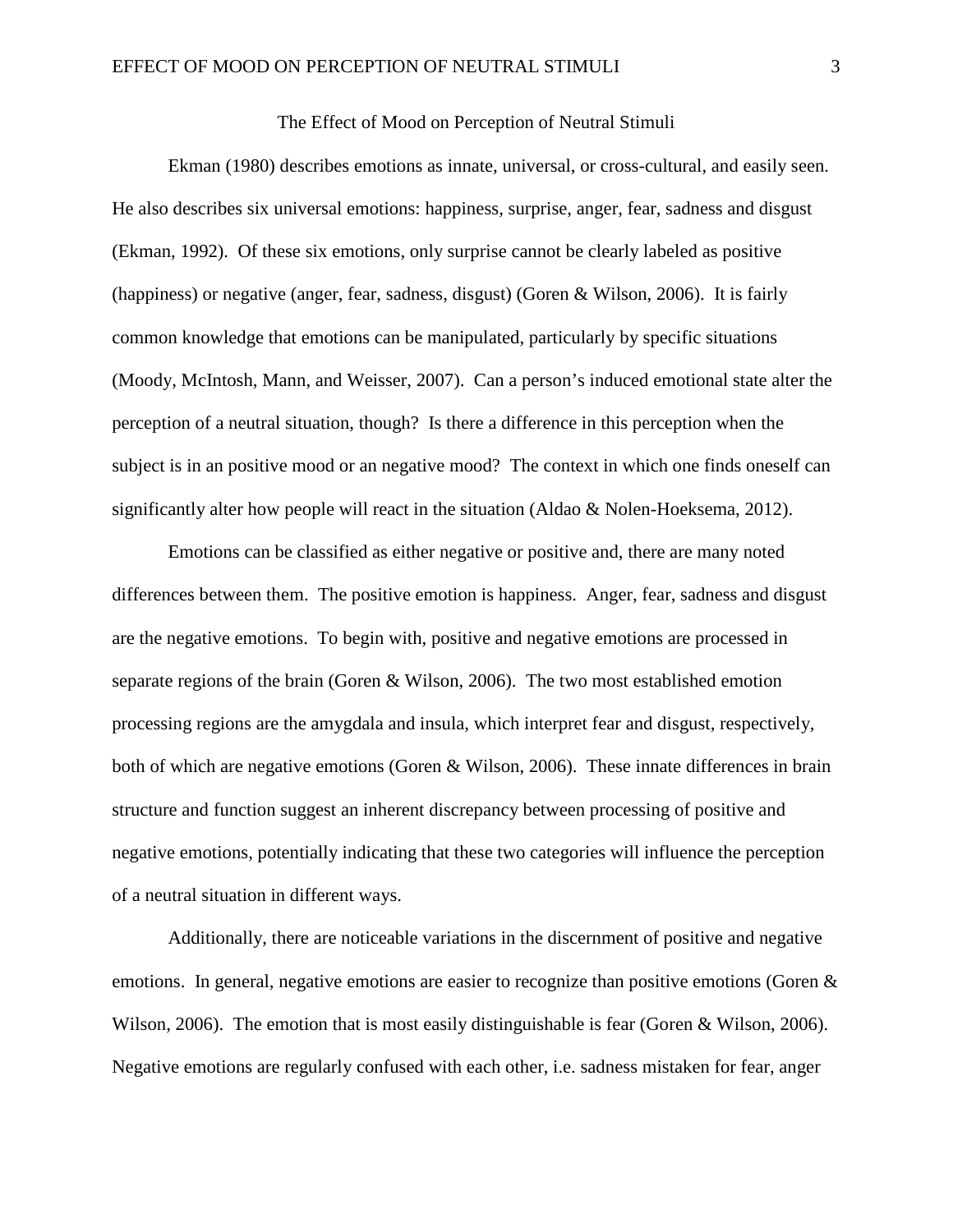mistaken for disgust, etc. (Goren & Wilson, 2006). While this could potentially artificially increase the difference between negative emotion and positive emotion recognition, there is still enough of a disparity between recognition of happiness and each negative emotion, that this would not reverse the trend noted earlier (Goren & Wilson, 2006). These observations suggest that negative emotions are more easily recognized and processed by observers, increasing the likelihood that they will have an impact on perception of a situation.

Detection of negative emotional stimuli occurs significantly faster with clinically depressed or anxious participants (Kanske & Kotz, 2012). These depressed or anxious people also orient their attention to these negative stimuli quicker and have a more difficult time extricating their attention from these stimuli (Kanske & Kotz, 2012). Processing of negative emotional stimuli is altered for these people, leading to an increased sensitivity towards these stimuli (Kanske  $\&$  Kotz, 2012). This data shows that the perception of emotional stimuli are strongly incluenced by strong emotional states, such as depression and anxiety, demonstrating a correlation between general negative mood and effects related to negative emotional stimuli, specifically a fixation on such stimuli (Kanske & Kotz, 2012).

George Brown's measure of Expressed Emotion (EE) from 1965 is designed to measure the quality of a care-giver's attitude and ability to care for their patient (Kupiers, 1994). While the EE originally contained five scores on which care-givers were measured, three have been termed the most predictive of relapse, while two were deemed less significant and dropped from the EE. The three scales which are still used are critical comments, hostility and emotional overinvolvement, which are all related to negative emotional stimuli (Kupiers, 1994). The two scales that have been dropped from popular use are warmth and positive remarks, both positivelylinked scales (Kupiers, 1994).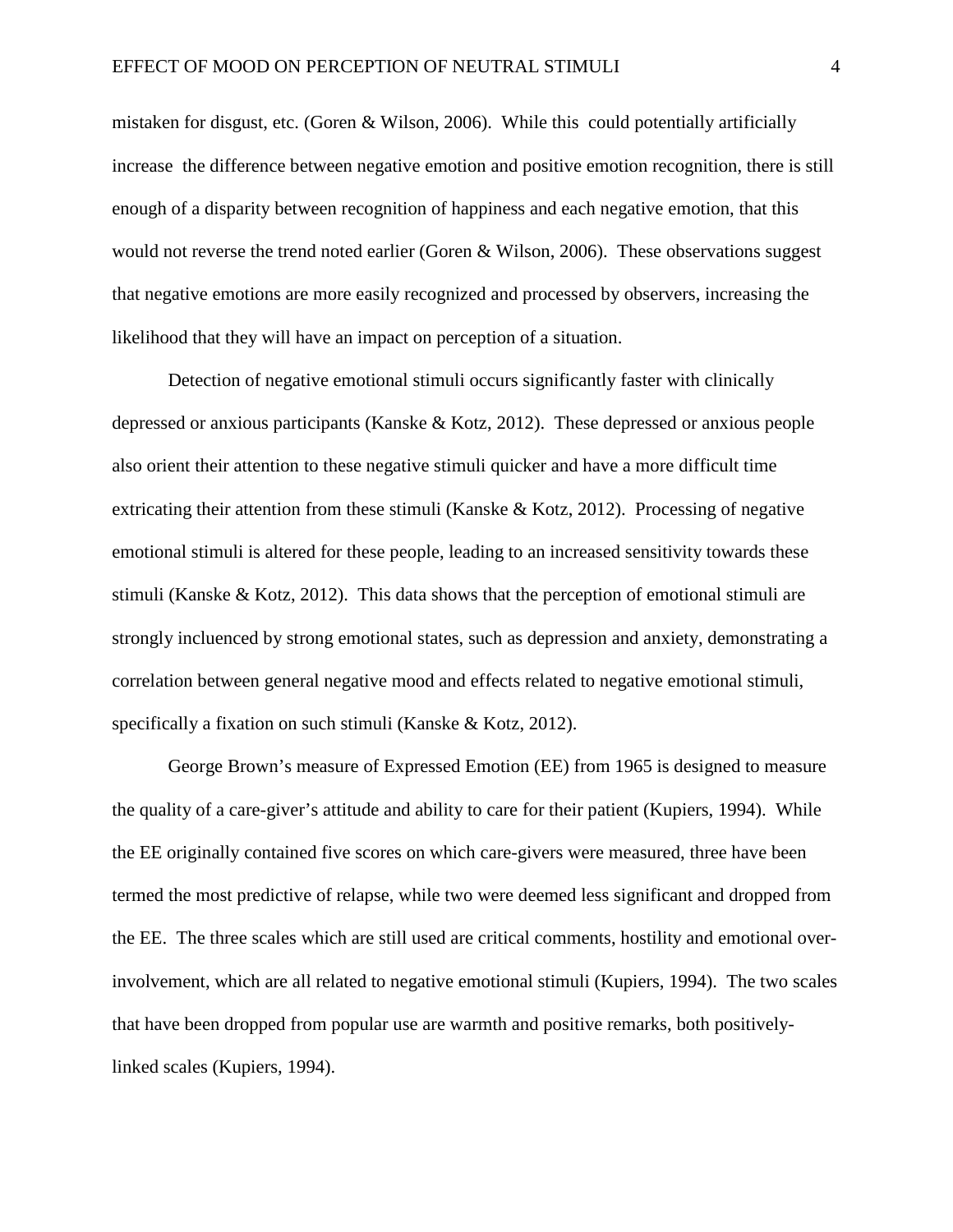It is interesting to note that the strongest predictors of increased symptomatology in the patients are all associated with negative emotional stimuli, similar to what was found with the depressed and anxious subjects from Kanske and Kotz's study (2012). This suggests a strong link between mind set or mood and perceptual differences of the environment. Kanske and Kotz's participants were frequently in a mood associated with negative emotions, hence their diagnosis of depression or generalized anxiety disorder. Patients whose care-givers score high in critical comments, hostility or emotional over-involvement are also living in an environment dominated by negatively emotional stimuli. There is a strong correlation between the situations in which these subjects and patients are living and their perception of and interaction with their environments. However, there is no experimental connection between these studies and the implied conclusion. No direction of causality can be inferred here. This is where this study proposes to pick up. By altering the mood of subjects that are not currently diagnosed with a mood disorder, it will become apparent whether the mood causes the participant to perceive the environment in these ways.

There are differences between positive and negative emotions in terms of memory and recall. In general, memory for emotional events, either positive or negative, is better than for neutral events (D'Argembeau & Van, 2005). Contextual details are more likely to be remembered, and with a greater degree of accuracy, for emotional events than for neutral events (Schmidt, Patnaik & Kensinger, 2011). One possible reason for this memory enhancement is that emotion can become a mnemonic device that is used to better encode the emotional memory, as compared to the neutral memory (Schmidt et al., 2011).

In particular, negative events and pictures usually have better accuracy when recalling the event or picture. Negative pictures are often more vividly recalled than either positive or neutral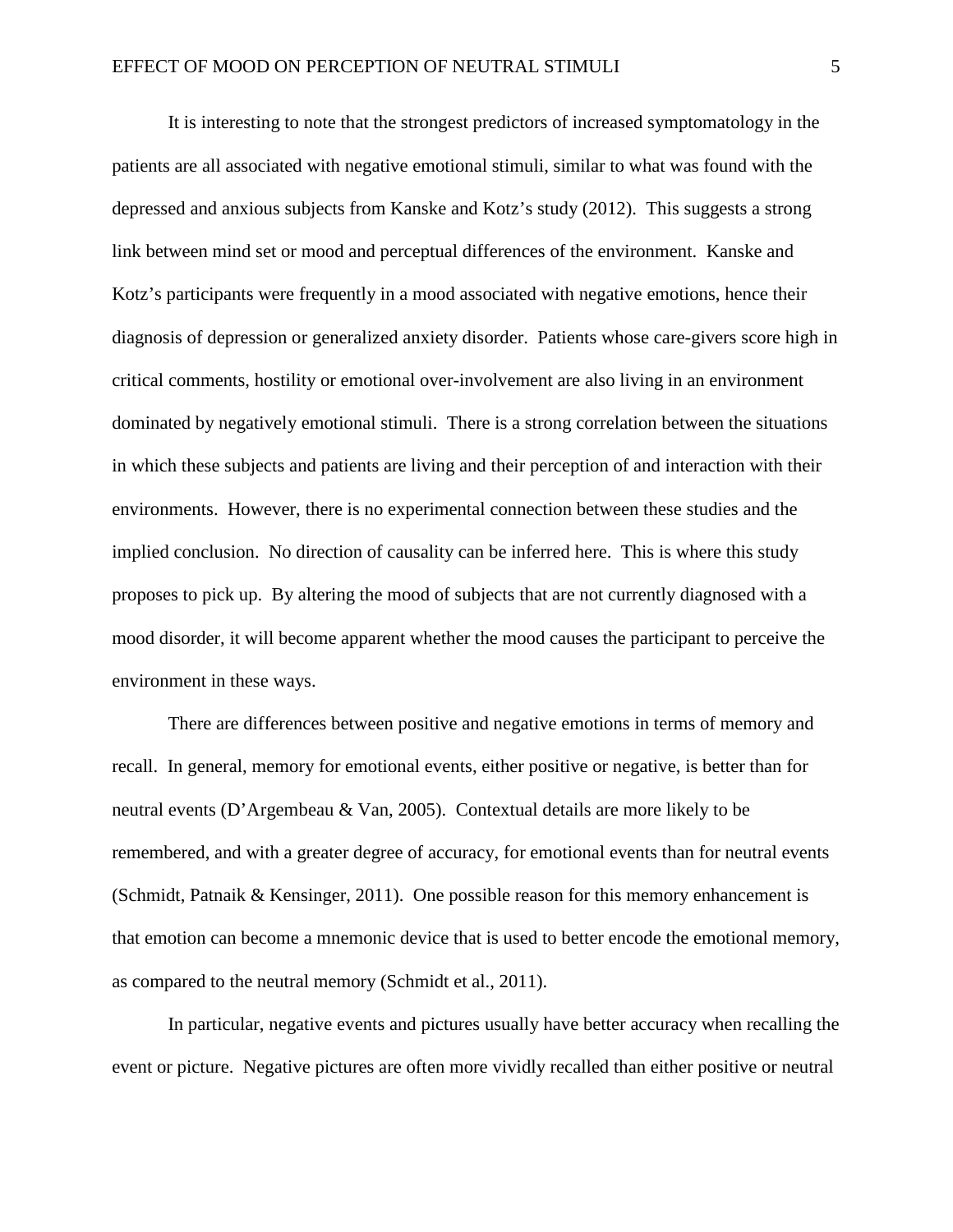pictures (D'Argembeau & Van, 2005). Physiological differences are seen when a participant is looking at a negative picture, as opposed to neutral pictures (D'Argembeau & Van, 2005). This could aid in the better storage of the negative memories. Negative emotion also serves to enhance aspects of episode memory (D'Argembeau & Van, 2005). Schmidt et al. (2011) notes that negative valence of situations benefits contextual memory of the event and better recollection of specific details, such as thoughts or feelings during the event.

Positive emotions also aid in memory, especially when in high-arousal situations. With high-arousal pictures, or pictures that convey stronger emotions, positive emotions become more beneficial to memory than negative emotions (Schmidt et al., 2011). The largest memory advantage can be noted when studying high-arousal, positive items (Schmidt et al., 2011). It can also be observed that processing information with regards to oneself is particularly efficient for positive information, demonstrating another advantage of positive emotions with memory (Schmidt et al., 2011).

There are multiple theories why emotions act as such a strong mnemonic device for memories. Emotions allow for a clear advantage of these memories over neutral memories; they can be recalled after longer periods of time with more detailed recollection (D'Argambeau & Van, 2005). One of the more common theories which attempts to explain this phenomenon is that the degree of emotion during the event to be remembered allows for enhanced attention to and encoding of the event (D'Argembeau & Van, 2005). Emotion directs the executive control of attention to the event (Kanske & Kotz, 2012). This, in turn, allows for greater processing of the details and better memory creation of the event (Kanske & Kotz, 2012). It is also believed that higher arousal will improve the binding of details in the memory through an increase in selectivity of attention and making the features associated with the object more noticeable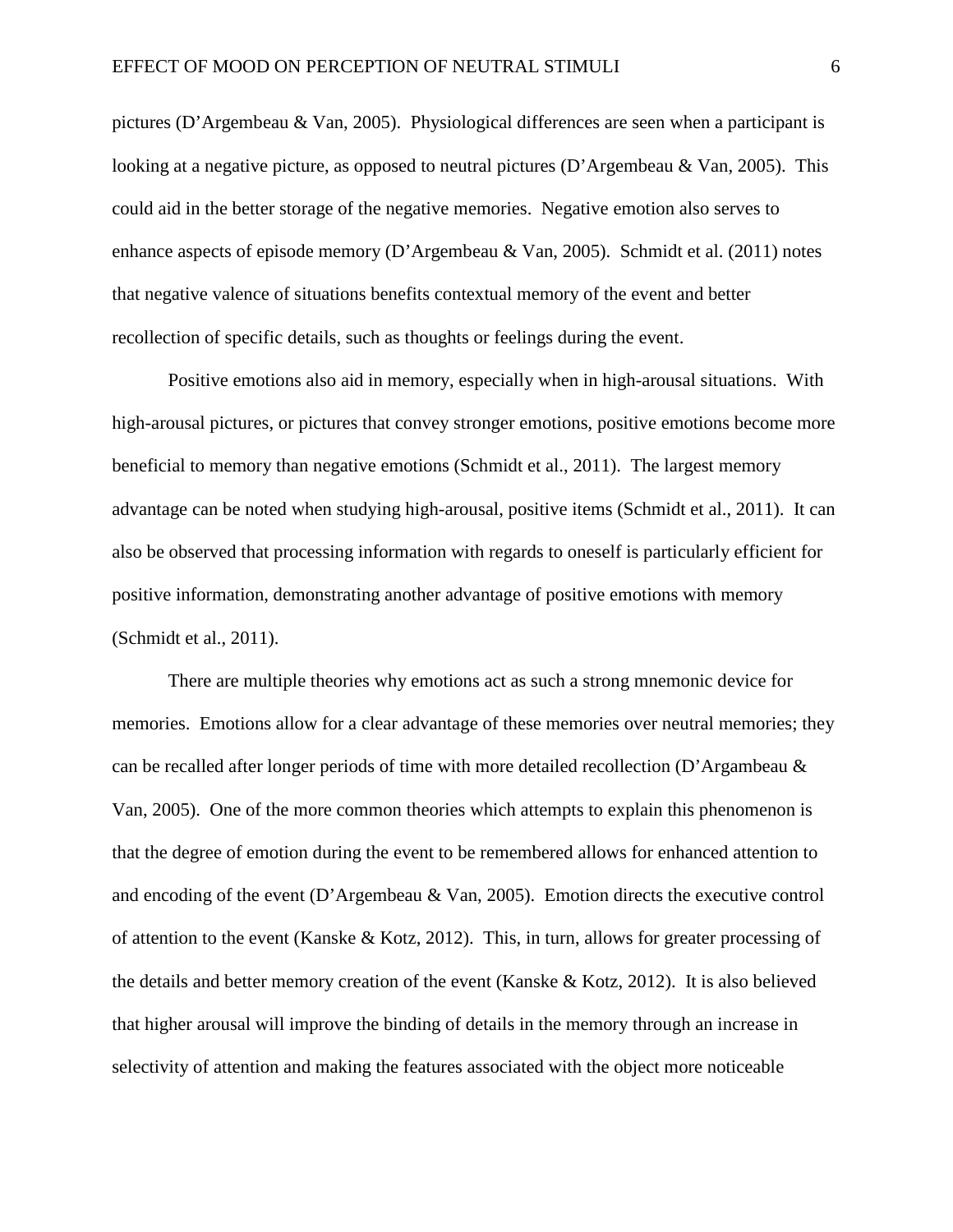(Schmidt et al., 2011). Negative pictures seem to capture attention more and for longer periods of time than positive or neutral images (D'Argembeau & Van, 2005). This causes the negative images to be encoded more distinctly and allows for greater recall of details later on (D'Argembeau & Van, 2005). This could also explain the correlation noticed earlier between the depressed and anxious subjects in Kanske and Kotz's study and the patients whose care-givers were rated by the EE and the effect of a negative environment on their behavior. If negative stimuli seem to capture attention and be encoded more vividly, it makes sense that these subjects and patients would be so affected by their negative environments.

In the context of the current experiment, these differences in memory and recall for different emotional stimuli are important to be aware of, especially with respect to attention. Participants in this experiment will not be asked to recall specific details of their emotioninducing experience. However, they will form memories of their experience which could influence their cognition and perception in later tasks of the experiment. Therefore, it is important to understand how these memories may be affected by the video which was watched, as this could potentially influence results of the current study.

In Moody and coworkers' study (2007), subjects' moods were successfully manipulated by having subjects listen to clips from soundtracks from specific movies. The lack of visual information during the manipulation in Moody et al.'s (2007) study was a noted limitation for that study. The current study will take this manipulation one step further by using clips with video and audio to increase manipulation of emotions and moods of subjects.

Showing video clips to participants is a common method used to manipulate participants' emotions (Moody et al., 2007). Therefore, it is very important to know exactly what effects this strategy has on how the subjects perceive their environment after the presentation of the video.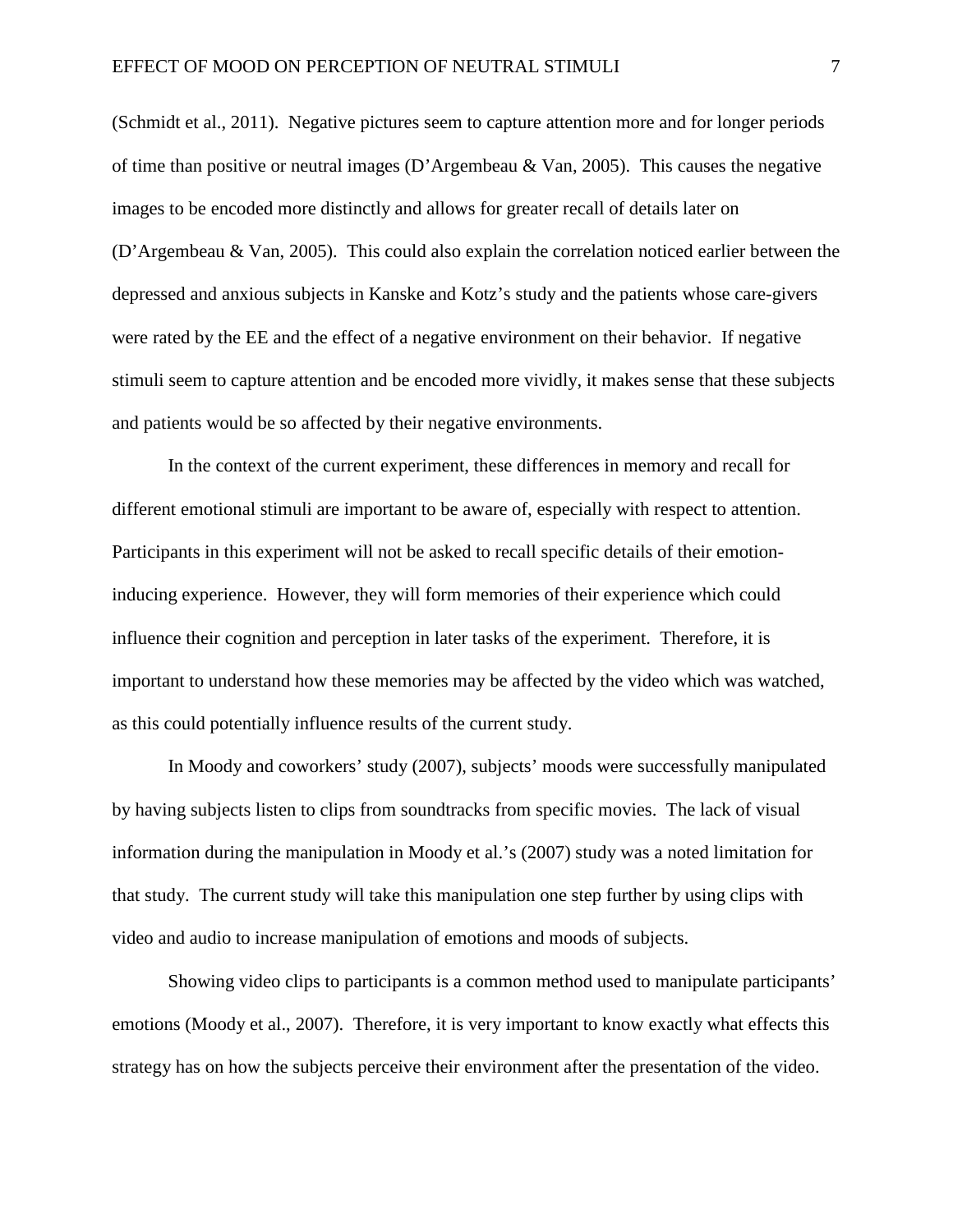This way, future experimenters will have a better idea of how this method will affect their subjects. In this experiment, participants' moods will be manipulated, in order to measure the degree to which this manipulation method influences participants' perception of and responses to later questions and stimuli. This will be done by measuring participants' perception of the emotional content of neutral pictures. The amount of variation from a neutral rating will indicate the success of the mood manipulation and, in turn, the degree to which the manipulation affects perception in this scenario. By using a neutral stimulus to measure the manipulation effect, this will allow for a better baseline comparison.

Moody et al. (2007) studied Rapid Facial Reactions (RFRs), in normal and induced-fear settings (2007). RFRs are the subconscious mimicry of an observed facial expression, which often occurs subperceptually (Moody et al., 2007). RFRs are seen as a reflection of the observer's emotional state, which might not necessarily be the same as the expression which they are observing (Moody et al., 2007). After the successful mood manipulation, subjects in Moody's study were shown various facial stimuli which had been selected based on their emotional valence and arousal (2007). There were significant differences observed between the two groups' RFRs when they were watching angry and fearful faces, both negative emotions (Moody et al., 2007). Participants' RFRs did not directly match the facial stimuli which they were observing. Instead, they displayed context relevant expressions consistent with their emotional state and the significance of the stimuli which they had just seen (Moody et al., 2007). Furthermore, subjects that were in the induced-fear condition had increased activity to fear faces, as compared to their control counterparts (Moody et al., 2007). While Moody et al. only had an induced-fear group, the current experiment will go further by having two experimental groups: a Positive Emotion Group and a Negative Emotion Group.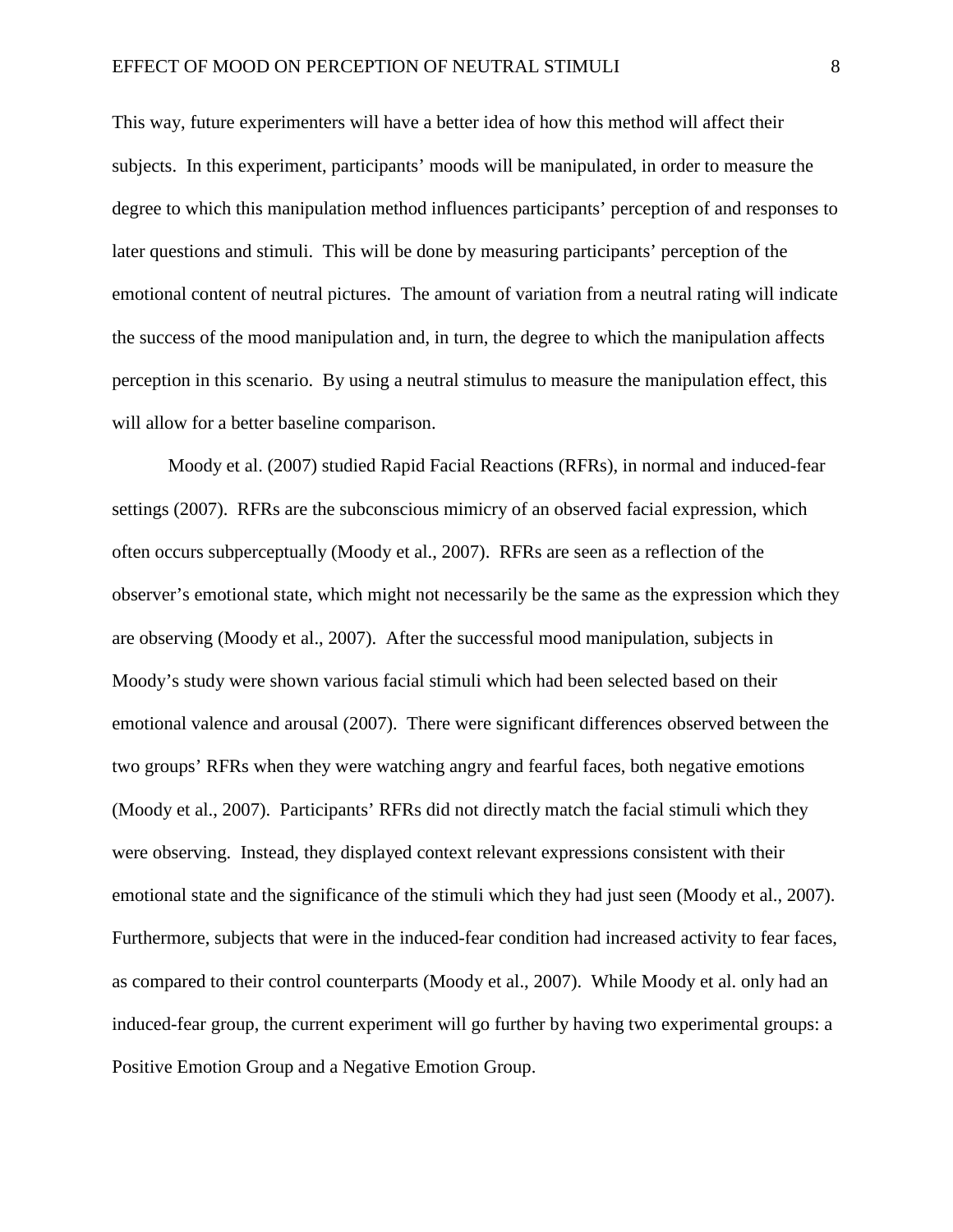If participants' ratings of neutral images significantly differ from the standard ratings provided by the IAPS, then it will be possible to verify the hypothesis that watching a movie that has a high emotional level, whether positive or negative, will impact how people will view an emotionally neutral situation, causing them to perceive a more positive emotional situation if they watched a positive emotion movie or a more negative emotional situation if they watched a negative emotion movie.

#### **Methods**

## **Participants**

Participants were selected from the University of Notre Dame student body and surrounding area. Participants were contacted through advertisements and were offered either extra credit for their psychology class or ten dollars for their time. A total of 150 participants were used in this experiment. Ages ranged from 19 to 50. Of these participants, 72 were female. 113 participants were caucasian; 23 were black, of African descent; 6 participants were Asian; 6 participants were Middle Eastern; 2 participants were Native American; 23 were Hispanic. An additional 25 participants were selected in the same manner to pre-rate the videos that the main group of 150 participants would be watching.

## **Materials**

Prior to the start of the experiment, a separate group of participants rated sections of movies for emotional valence and arousal. The three movies used were a positive emotion movie, *Airplane!*, a negative emotion movie, *Schindler's List* and a neutral movie. For descriptions of the movies, refer to Appendix A. Every ten minutes, the movie was paused and participants were asked to rate the emotional content of the previously viewed scene. Ratings were obtained using a Likert-type scale ranging from -7 to 7, where -7 was the most negative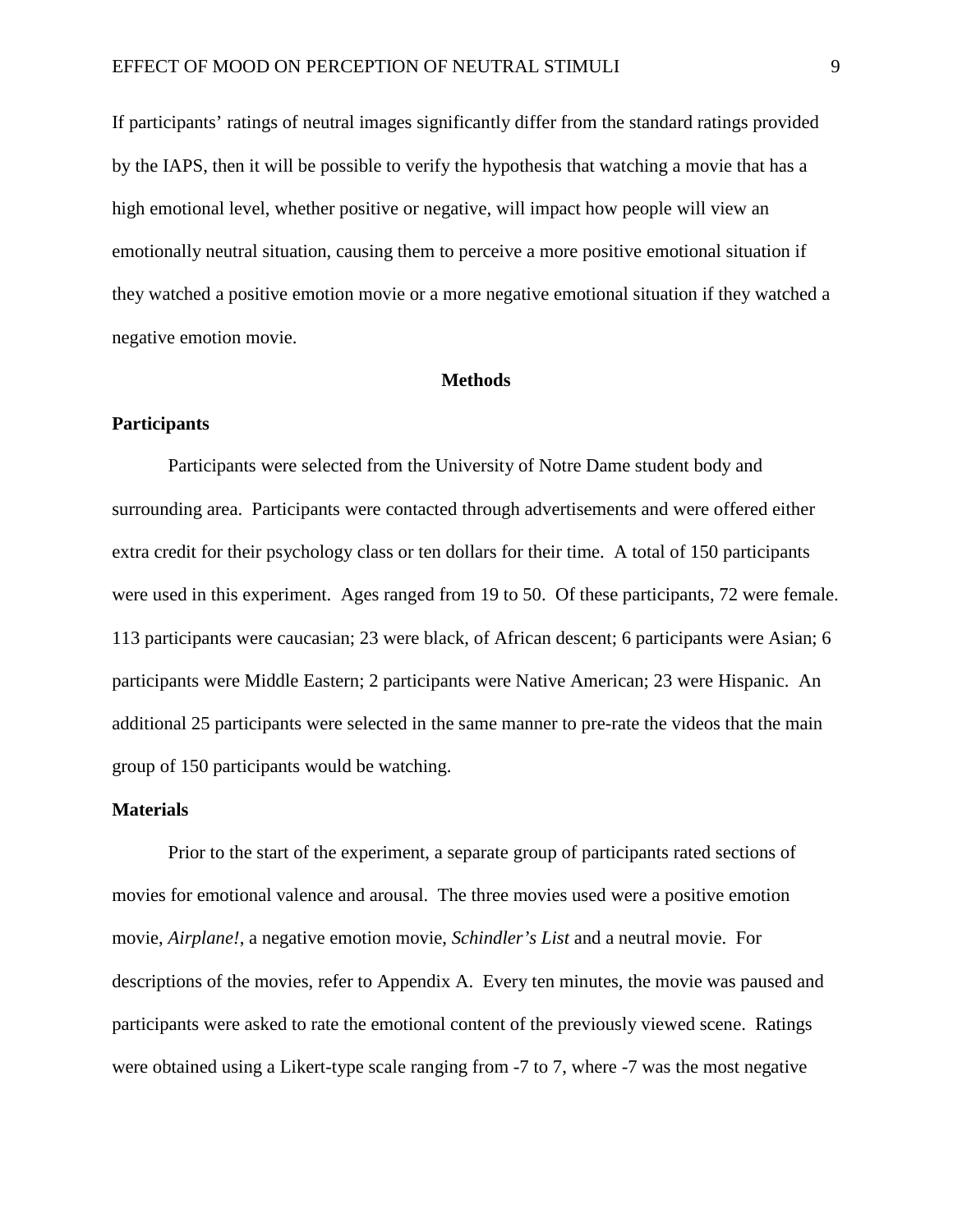scene ever viewed, +7 was the most positive scene ever viewed and zero was a neutrally emotional scene. They were also asked to rate the arousal level of the previously seen segment of the video, using a Likert-type scale ranging from 0 to 5, where 0 was not at all intense and 5 was very intense.

The ratings obtained from this test group agreed with each other 90% of the time, when agreement is defined as an individual rating being within 1 of the mean score for that segment of the video. Based on this information, the videos were then edited to a length of twenty minutes. They were edited so that the average arousal scores were the same for both the negative and the positive emotion videos and so that the valence scores accurately reflected the desired mood manipulation level: neutral (control), positive emotion or negative emotion.

In a manner similar to Becker and Leinenger, the current study used a mood manipulation check to assess the success of the mood manipulation through watching the video, as described below (2011). This scale measures participants' mood after an experimental manipulation through the use of several questions on a seven point Likert-type scale (Becker & Leinenger, 2011). Some of the questions are reverse-coded so as to prevent participants from choosing answers based on social desirability, or some other external influence other than the mood manipulation being measured (Becker & Leinenger, 2011). See Appendix B for the list of questions for this assessment. At the end of the experiment, pictures were used that had previously been rated as neutral by the IAPS (Lang, Bradley & Cuthbert, 1997). Participants rated these pictures in the same manner as was used by IAPS to create their ratings (Lang et al., 1991).

## **Procedure**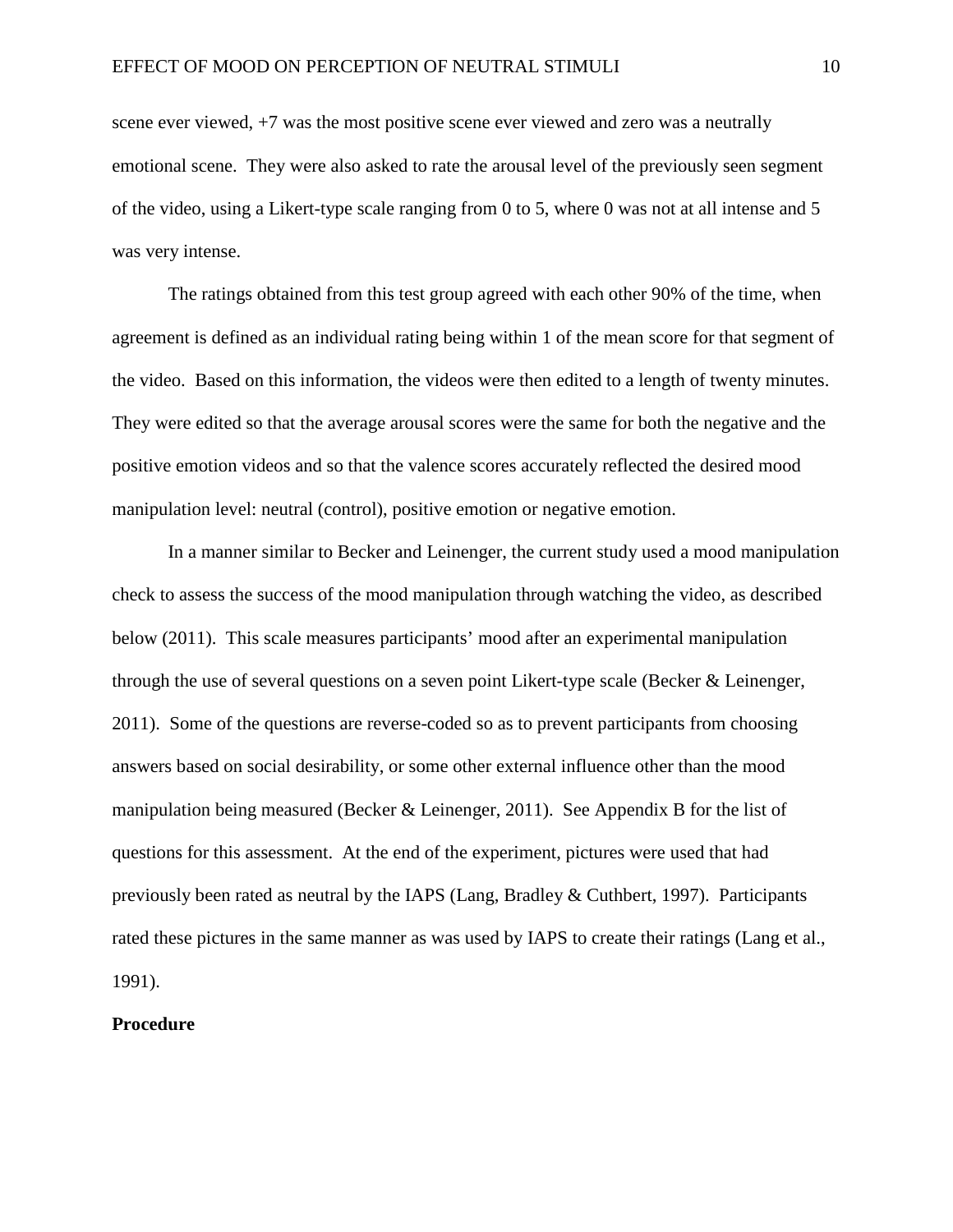The first group of 25 participants individually watched the negative emotion movie, *Schindler's List*, then the neutral movie and, finally, *Airplane!*. In between each film, participants had a fifteen minute break. During this break, their attention was drawn away from the previously viewed film by having the participants discuss events that had occurred earlier in the day. The neutral movie was viewed as a control, to test the accuracy of their ratings. Based on the ratings provided by these participants, the videos were edited to twenty minute clips. The scenes that were shown to the test subjects were selected so that the emotional valence for the positive and negative emotion videos were of a similar degree, i.e. so that the amount of negative emotion seen by the negative emotion group is about the same amount of positive emotion seen by the positive emotion group. These videos were also controlled for emotional arousal.

Participants were randomly assigned to one of three groups: a control group, the Neutral Emotion Group; or one of two test groups: a Positive Emotion Group or a Negative Emotion Group. Everyone, individually, watched a twenty minute video clip, based on their group assignment. Once the video had ended, the participants then completed the Mood Manipulation Check to assess whether the mood manipulation was successful (Becker & Leinenger, 2011). Participants then viewed a series of twenty pictures which were rated as emotionally neutral by the IAPS (Lang et al., 1997). The participants rated the emotional valence of these images using a Likert-type scale ranging from -7 to 7, where -7 was the most negative scene ever viewed, +7 was the most positive scene ever viewed and zero was a neutrally emotional scene.

#### **Data Analytic Plan**

A three group ANOVA was used to determine if there was a significant difference between ratings of the emotional valence provided by the three different groups. If participants' ratings significantly differ from those of participants' in another group, then it will be possible to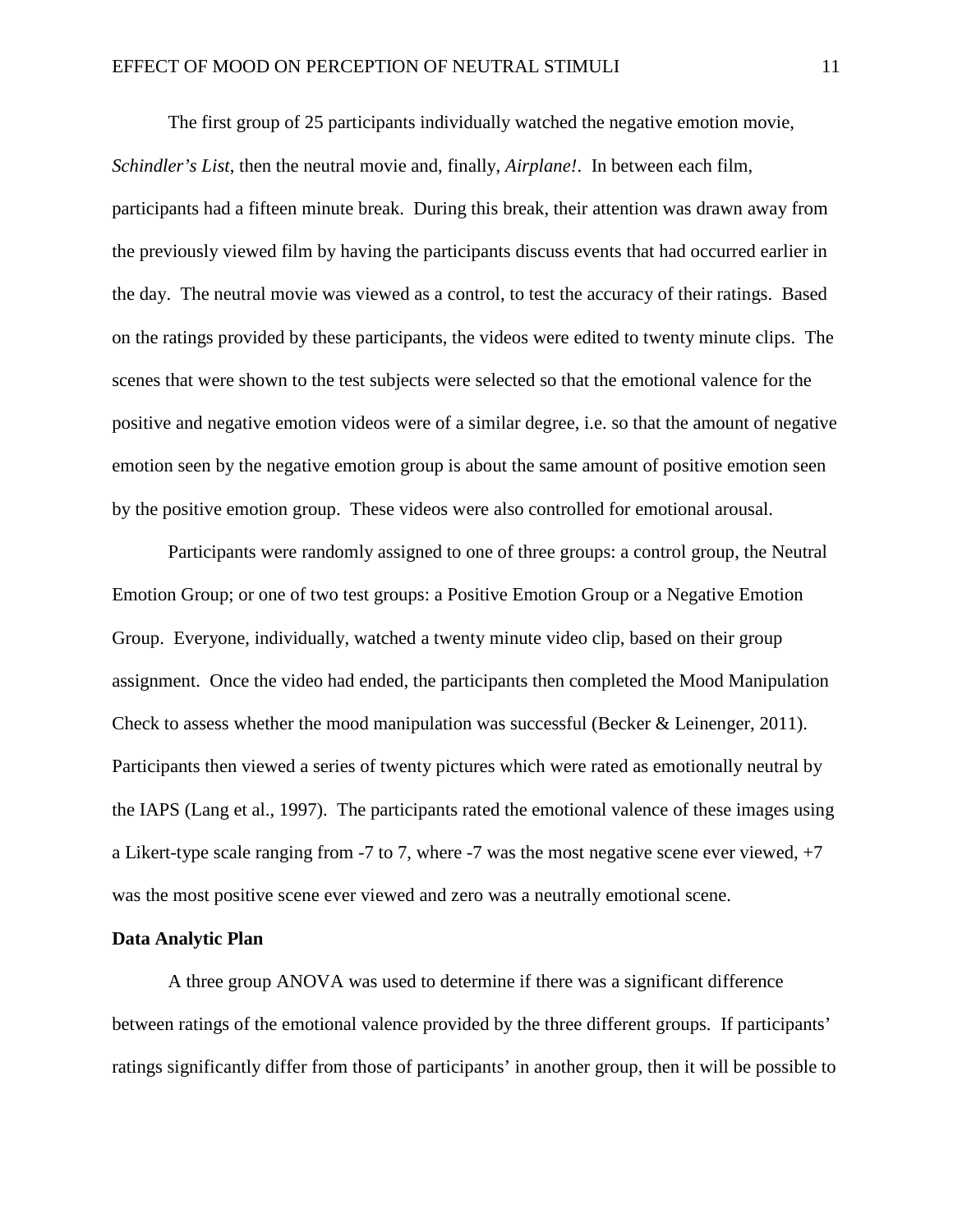verify the hypothesis that watching a movie that has a high emotional level, whether positive or negative, will impact how people will view an emotionally neutral situation, causing them to perceive a more positive emotional situation if they watched a positive emotion movie or a more negative emotional situation if they watched a negative emotion movie.

### **Results**

In this sample, 48% ( $n = 72$ ) of the participants were female and 52% ( $n = 78$ ) were male.

The ages of the participants ranged from 19 to 50 ( $M = 27.21$ ,  $SD = 8.53$ ). Most participants,

75.33% (*n* = 90), were Caucasian. 15.33% (*n* = 23) were African American, 15.33% (*n* = 23)

were Hispanic. The minority of participants were Asian  $(4\%, n = 6)$ , Middle Eastern  $(4\%, n = 6)$ 

6), and Native American (1.33%, *n* = 2).

------------------------------------------------------

Insert Table 1 about here

------------------------------------------------------

After watching the appropriate video clip, participants rated the emotional valence of a series of pictures that had been previously rated as neutral by the IAPS (Lang et al., 1999). A Likert-type scale with values ranging from -7 to 7 were used to rate the neutral pictures. The Neutral Group's ratings ranged between -3 and 3 (*M* = .24, *SD* = 1.533). Ratings given by the Negative Emotion Group had a range of -7 to 0 ( $M = -4.26$ ,  $SD = 1.454$ ). Scores in the Positive Emotion Group had a range of 0 to 7 ( $M = 1.88$ ,  $SD = 1.507$ ).

------------------------------------------------------

Insert Table 2 about here

------------------------------------------------------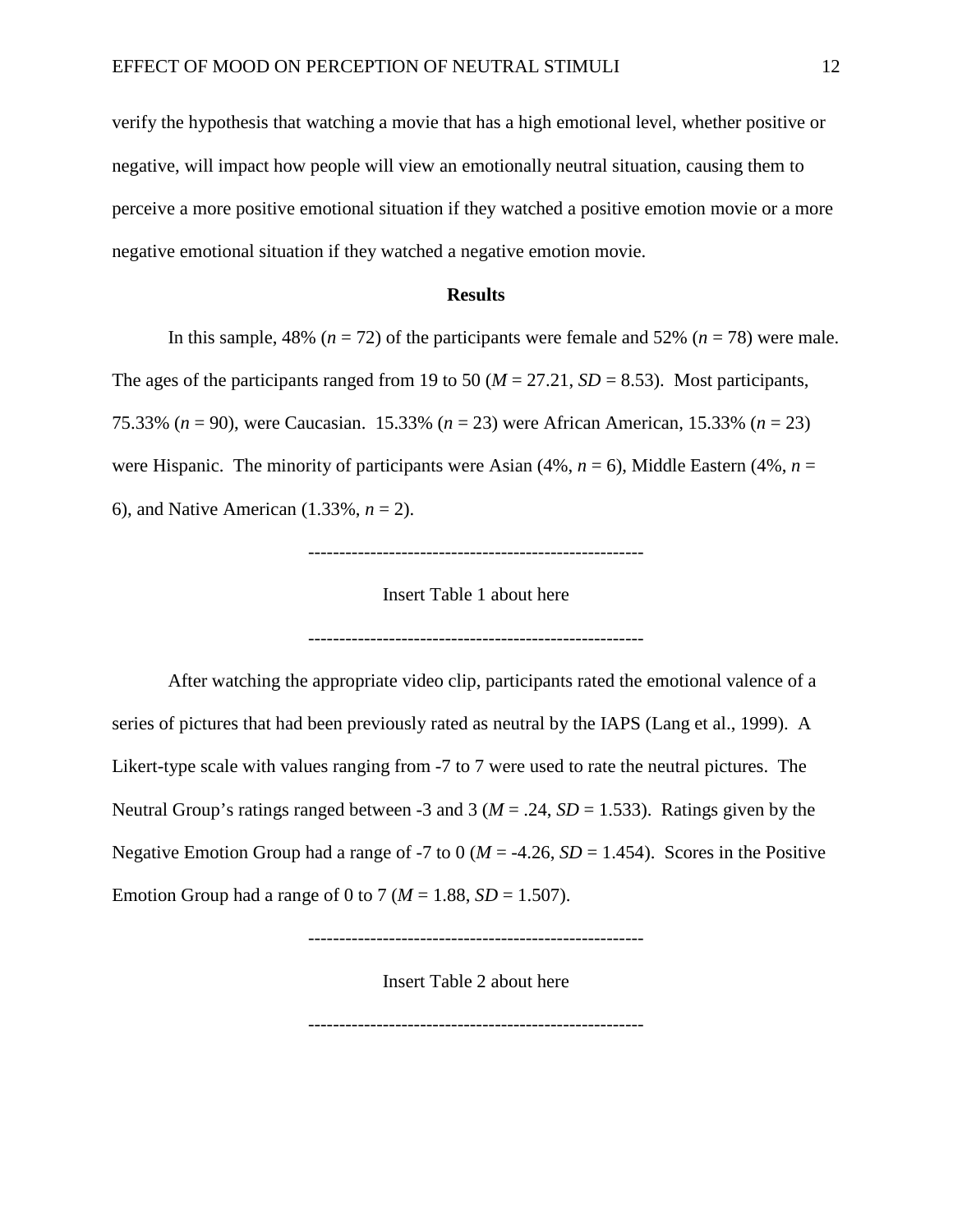It was hypothesized that watching a movie that has a high emotional level, whether positive or negative, will impact how people will view an emotionally neutral situation, causing them to perceive a more positive emotional situation if they watched a positive emotion movie or a more negative emotional situation if they watched a negative emotion movie. A one-way, three group ANOVA, with a post hoc Tukey comparison, was used to test this hypothesis.

------------------------------------------------------

Insert Table 3 about here

------------------------------------------------------

Results indicated that there was a significant relation between type of film viewed and later rating of neutral pictures ( $F(2,147) = 225.086$ ,  $p<.001$ ), such that the mean rating given by the Neutral Group ( $M = .24$ ,  $SD = 1.533$ ), the mean rating given by the Negative Emotion Group  $(M = -4.26, SD = 1.454)$  and the mean rating given by the Positive Emotion Group ( $M = 1.88$ ,  $SD = 1.507$  are all significantly different from each other.

#### **Discussion**

The purpose of this study was to investigate how seeing an emotionally charged video would alter later perception of neutral stimuli. This study examined the effects of watching a positive emotion video and a negative emotion video on the perception of neutral pictures on an emotional level, as compared to first watching a neutral video. The results of this study demonstrate several between groups effects. After watching the positive emotion video, participants rated the neutral pictures significantly higher than those that watched either the neutral video or the negative emotion video. Those that watched the negative emotion video rated the neutral pictures significantly lower than those that watched either the neutral video or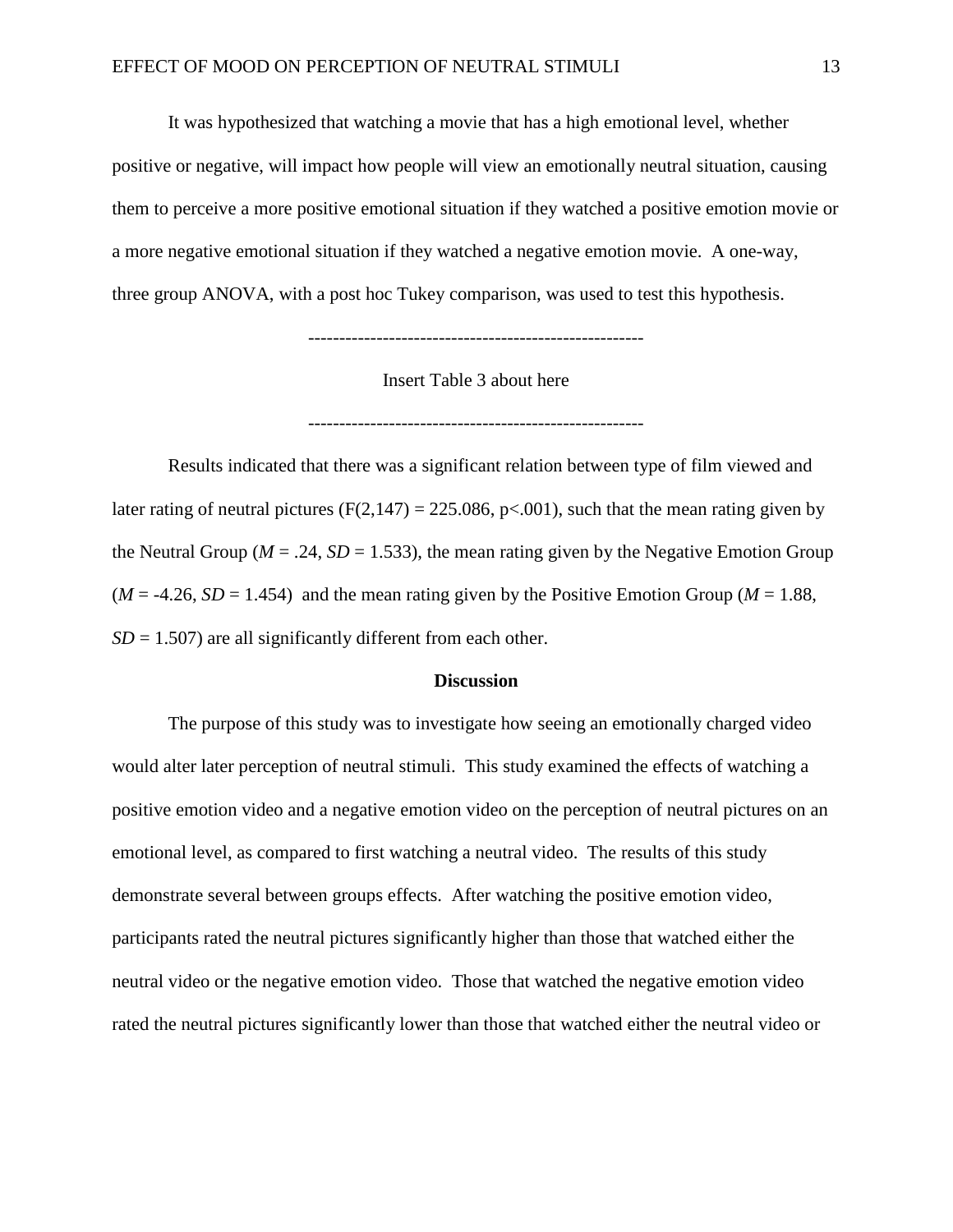the positive emotion video. Therefore, there were significant differences in ratings between each group.

These results are important because it provides insight into how the effects of one situation can carry into another, different situation. These results show that your mood after watching the video affects, not only your mood later on, but also how you then perceive another situation. Even though the pictures that were viewed after the videos were emotionally neutral images, participants rated their emotional content differently, depending on what video they had seen. A potential explanation can then be offered as to why different people will interpret the same scene in different ways. If one person is very happy, they will have a different perception of the situation from someone who is very angry or sad, as shown by this study.

There were several limitations that need to be kept in mind while interpreting the results of this study. The foremost limitation to this study is that there was no control for gender. Many gender stereotypes center around differences in emotion, especially with females being more sensitive to others' emotions and more emotionally expressive (Losonczy-Marshall, 2008). There is experimental evidence to support the claim that there are gender differences in various aspects of emotion-related topics (Losonczy-Marshall, 2008). Especially relevant to the current experiment are noted gender differences in encoding and decoding of emotions (Hall, Carter, & Morgan, 2000; Fischer & Manstead, 2000). It is possible, in light of this evidence, that gender differences could have an influence on the effects seen in this experiment.

Another limitation in this study is seen in the age distribution of the participants in this study. There were far more younger participants, under the age of 30, than there were older participants, over the age of 45. It is possible that there could be an effect of age that would skew the results noticed above. Yeung, Wong, and Lok (2011) showed that older and younger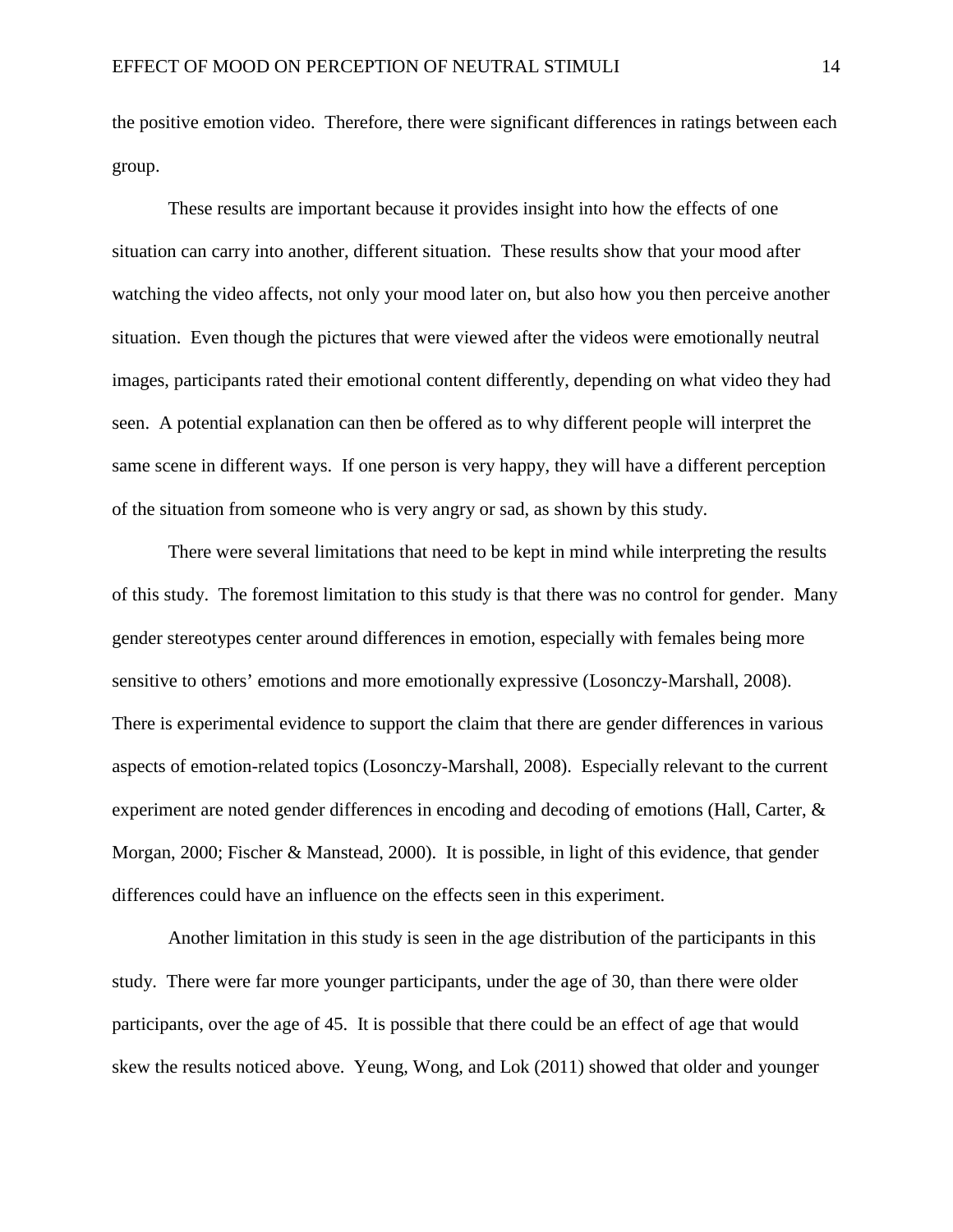adults differ in the types of emotion regulation strategies, leading to an influence in emotion expression. The conspicuous absence of many older adults could indicate that these results are not applicable to an older population. There is also a lack of children participating in this experiment. Therefore, these findings would not be applicable to children, either.

Additionally, this study grouped several emotions together into one category, referred to as the "Negative Emotion Group", including anger, sadness, fear and disgust. In actuality, these four emotions would probably have different effects on the perception of neutral stimuli, since they each produce different reactions in people (Ekman, 1992). Having lumped these four emotions into one category, their individual effects on the participants were not measured.

Based on these limitations, there are several areas for future research. One such possibility would be to perform a similar test, but with an introduced control for gender. This would allow for the exploration of the effect of gender in this situation. A similar approach could be taken with respect to age. Furthermore, it would be interesting to see if the results seen in this experiment could be replicated across several different cultures. There are many crosscultural differences in reported emotions and other such emotion variables (van Hemert, Poortinga, & van de Vijver, 2007). Performing a cross-cultural study would explore the possibility of whether this experiment is affected by cultural differences. Another extension idea would be to explore the individual effects of disgust, anger, sadness and fear, Ekman's four negative emotions (1992). There could be interaction effects between these negative emotions that are resulting in the results seen, while the individual emotions would have produced significantly different results.

In spite of these limitations and recommendations for future areas of research, this experiment demonstrates an important finding about how emotions and mood transfer from one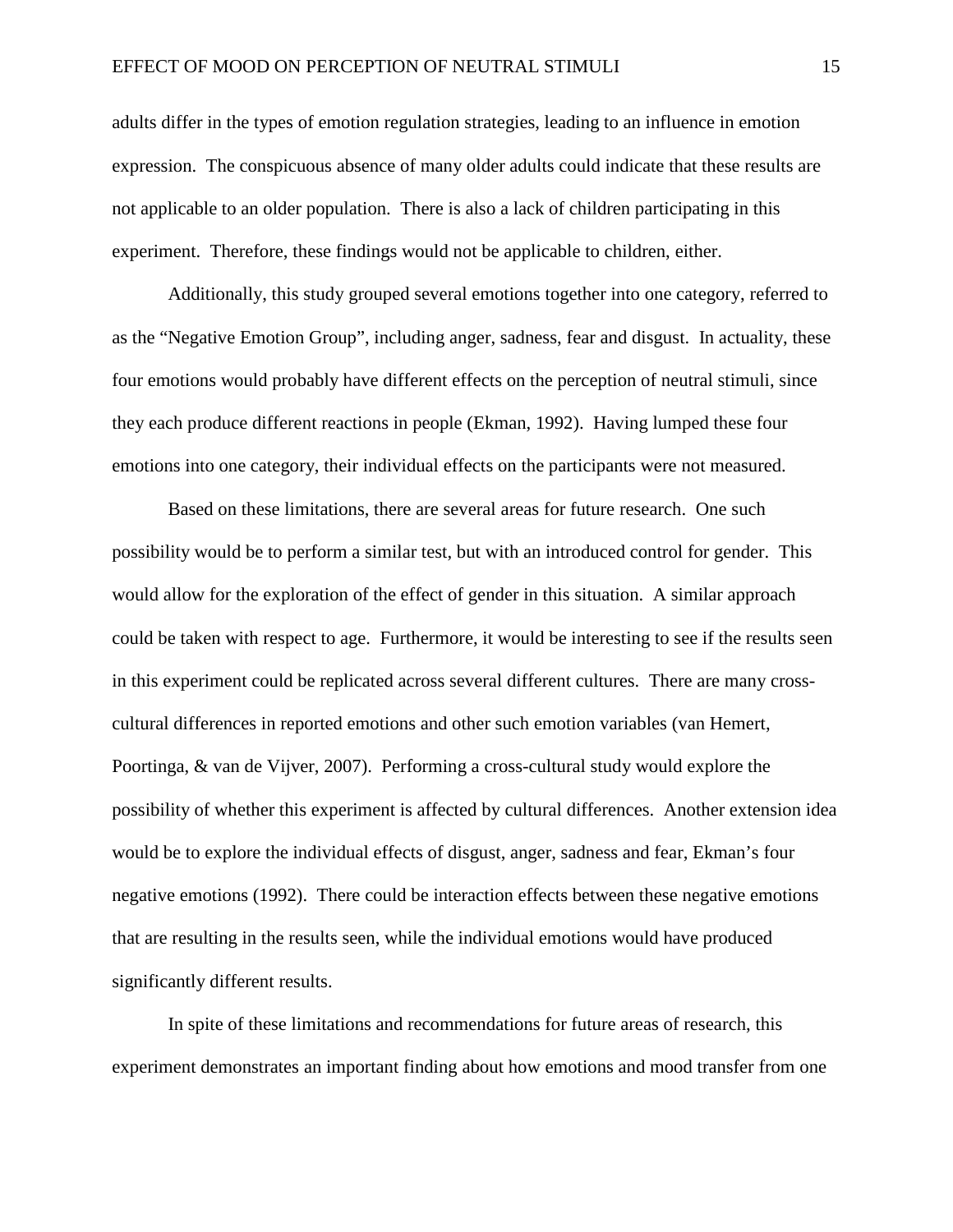situation to another. It has been shown that, after watching an emotionally charged video, participants will then perceive the emotional content of a neutral stimulus differently. This has consequences for real life scenarios, such as eyewitness accounts. It also partially explains why different people will interpret the same event in different ways. Their emotional state upon entering the situation will alter how they perceive the situation. A specific instance where this information would be useful would be with eyewitness accounts. Individual eyewitness accounts always vary considerably (Kassin, Tubb, Hosch, & Memon, 2001; Woocher, 1977). Knowing that the witness's emotional state will alter their perception of the occurrence can help police detectives and other interviewers know what might be affecting their recall of the event and can help them to ask better questions to get to the truth.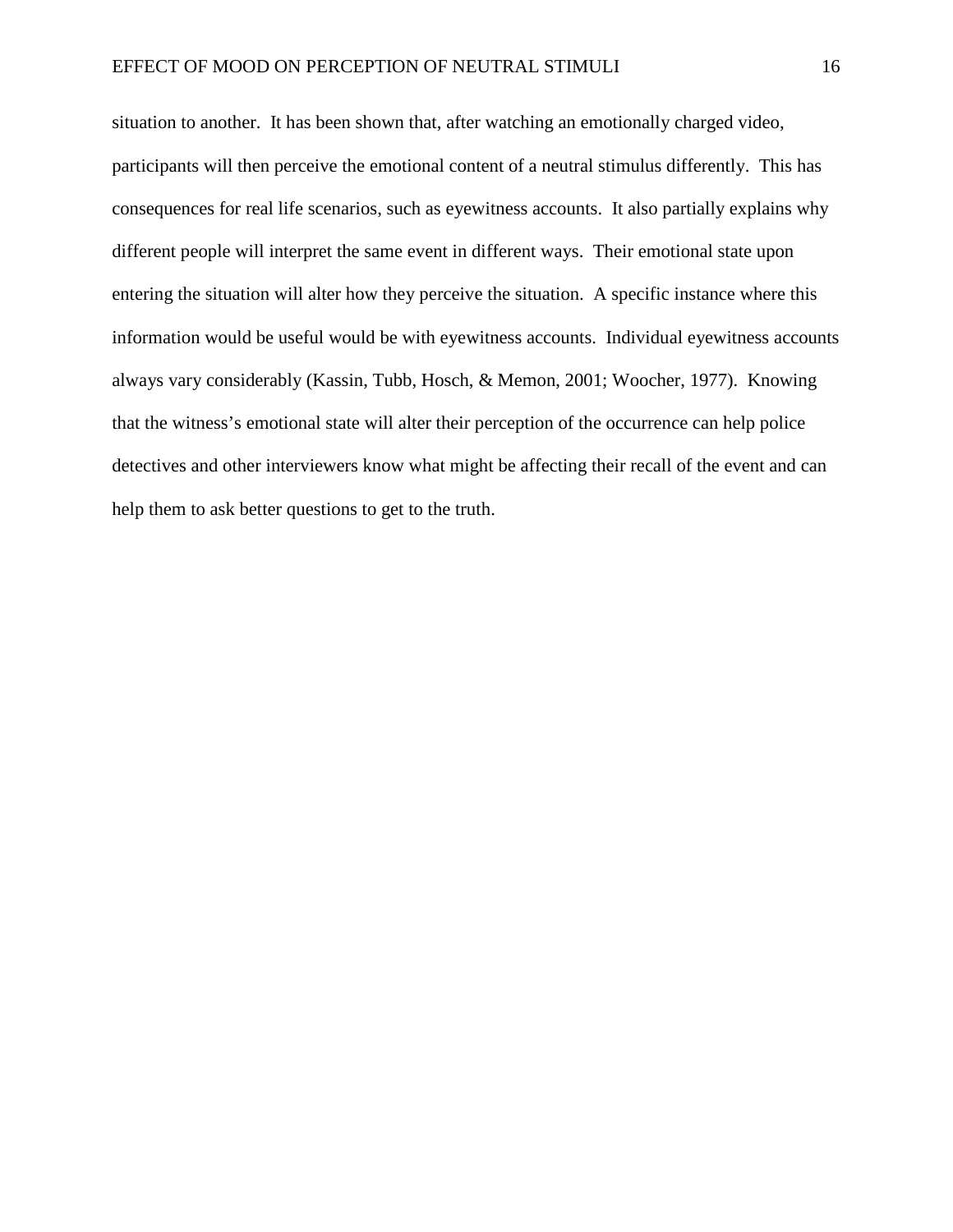#### References

- Abrahams, J., Zucker, D., Zucker, J. (Producer & Director). (1980). *Airplane!* [Motion Picture]. USA: Paramount Pictures.
- Aldao, A., & Nolen-Hoeksema, S. (2012). The influence of context on the implementation of adaptive emotion regulation strategies. *Behaviour Research and Therapy, 50*, 493-501. doi: 10.1016/j.brat.2012.04.004
- Becker, M.W., Leinenger, M. (2011). Attentional selection is biased toward mood-congruent stimuli. *Emotion, 11*, 1248-1254. doi: 10.1037/a0023524
- D'Argembeau, A., & Van, d. L. (2005). Influence of emotion on memory for temporal information. *Emotion, 5*, 503-507. doi: 10.1037/1528-35425.4.503
- Ekman, P. (1980). *The face of man: Expressions of universal emotions in a New Guinea Village*. New York: Garland STPM Press.
- Ekman, P. (1992). An argument for basic emotions. *Cognition and Emotion, 6*, 169-200. doi: 10.1080/02699939208411068
- Fischer, A. H., & Manstead, A. S. R. (2000). *The relation between gender and emotion in different cultures*. (pp. 71-94). New York, NY, US: Cambridge University Press, New York, NY. doi: http://dx.doi.org/10.1017/CBO9780511628191.005
- Goren, D., & Wilson, H. R. (2006). Quantifying facial expression recognition across viewing conditions. *Vision Research, 46*, 1253-1262. doi: 10.1016/j.visres.2005.10.028
- Hall, J. A., Carter, J. D., & Horgan, T. G. (2000). *Gender differences in nonverbal communication of emotion*. (pp. 97-117). New York, NY, US: Cambridge University Press, New York, NY. doi: http://dx.doi.org/10.1017/CBO9780511628191.006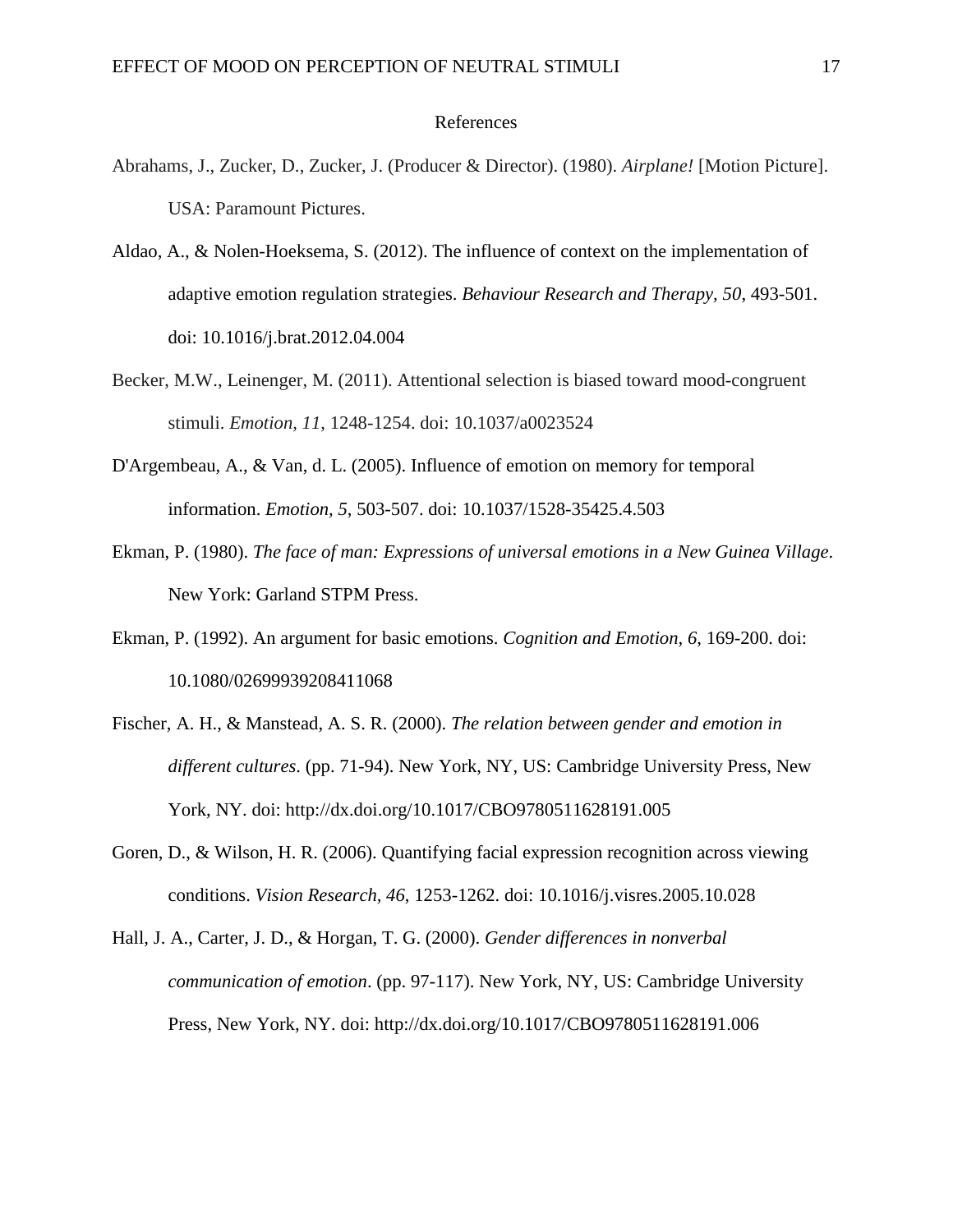- Kassin, S. M., Tubb, V. A., Hosch, H. M., & Memon, A. (2001). On the "general acceptance" of eyewitness testimony research. *American Psychologist, 56*, 405-416. doi: 10.1037//0003- 066X.56.5.405
- Kanske, P., & Kotz, S. A. (2012). Effortful control, depression, and anxiety correlate with the influence of emotion on executive attentional control. *Biological Psychology, 91*, 88-95. doi: 10.1016/j.biopsycho.2012.04.007
- Kuipers, L. (1994). The measurement of expressed emotion: Its influence on research and clinical practice. *International Review of Psychiatry, 6*, 187-199. Retrieved from http://search.ebscohost.com.proxy.library.nd.edu/login.aspx?direct=true&db=aph&AN=9 603275989&site=ehost-live
- Lang, P. J., Bradley, M. M., & Cuthbert, B. N. (1999). International affective picture system (IAPS): Instruction manual and affective ratings. *The Center for Research in Psychophysiology, University of Florida*.
- Losonczy-Marshall, M. (2008). Gender differences in latency and duration of emotional expression in 7-through 13-month-old infants. *Social Behavior and Personality, 36*, 267- 273. doi: http://dx.doi.org.proxy.library.nd.edu/10.2224/sbp.2008.36.2.267
- Moody, E. J., McIntosh, D. N., Mann, L. J., & Weisser, K. R. (2007). More than mere mimicry? the influence of emotion on rapid facial reactions to faces. *Emotion, 7*, 447-457. doi: 10.1037/1528-3542.7.2.447
- Schmidt, K., Patnaik, P., & Kensinger, E. A. (2011). Emotion's influence on memory for spatial and temporal context. *Cognition and Emotion, 25*, 229-243. doi: 10.1080/02699931.2010.483123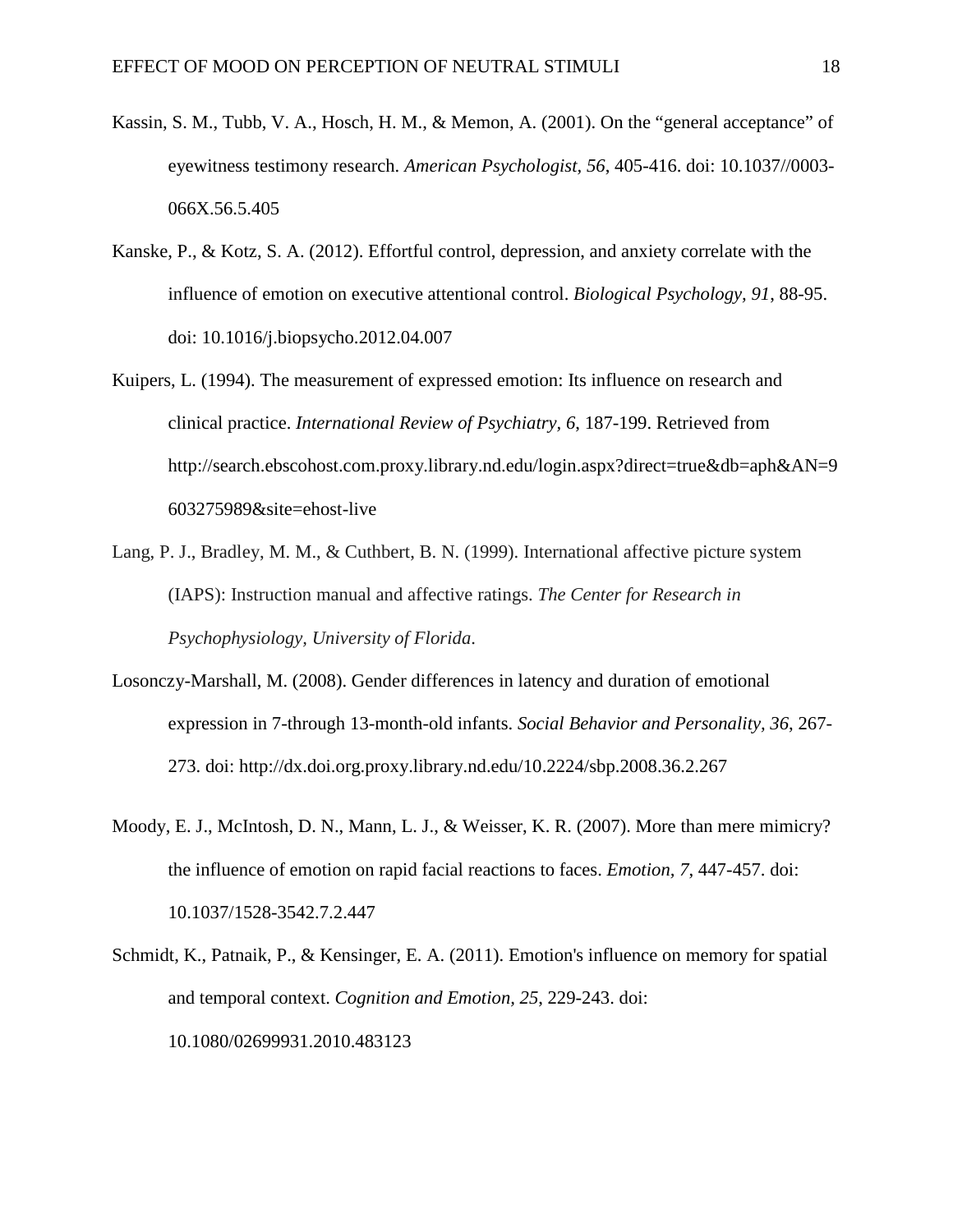- Spielberg, S. (Producer & Director). (1993). *Schindler's List*. [Motion Picture]. USA: Universal Pictures, Amblin Entertainment.
- van Hemert, D. A., Poortinga, Y. H., & van de Vijver, F. J. (2007). Emotion and culture: A metaanalysis. *Cognition and Emotion, 21*, 913-943. doi: http://dx.doi.org/10.1080/02699930701339293
- Woocher, F. D. (1977). Did your eyes deceive you? Expert psychological testimony on the unreliability of eyewitness identification. *Stanford Law Review, 29*, 969-1030.

Yeung, D. Y., Wong, C. K. M., & Lok, D. P. P. (2011). Emotion regulation mediates age differences in emotions. *Aging & Mental Health, 15*, 414-418. doi: http://dx.doi.org/10.1080/13607863.2010.536136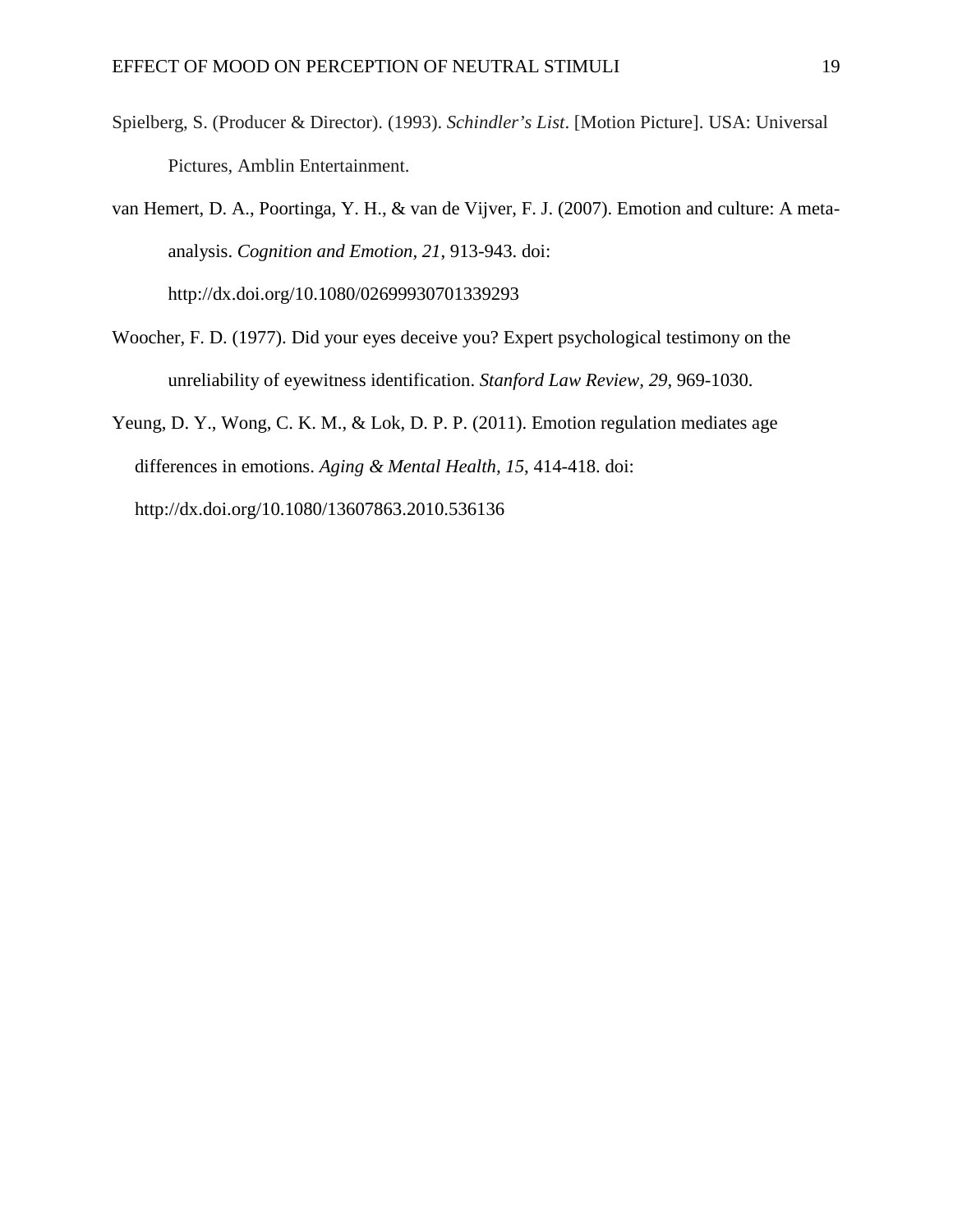## **Appendices**

### **Appendix A – Movie Descriptions**

The neutral (control) movie showed a group of people sitting on benches at a park. Occasionally, other people or animals, such as ducks or dogs on a walk, would move through the scene. For the most part, however, the video focused on the same group of six people sitting at the park.

The positive emotion video showed clips from the movie *Airplane!* (1980). This film was chosen since many people consider it to be very funny and happy, examples of positive emotions, without having a sad or otherwise negative emotion subplot. Furthermore, this movie is well known, allowing it to be possible to show select scenes without confusing viewers and distracting them from the mood manipulation. The clips that were shown were those segments that were selected by the first group of participants.

The negative emotion video showed clips from the movie *Schindler's List* (1991). Again, this film was selected because it is a rather well-known film, allowing for certain scenes to be shown to participants without them becoming confused about the plot of the film. Also, this film covers several aspects of negative emotions, including sadness and anger. The selected scenes that were shown to participants were those selected by the first group of participants that rated the movies.

#### **Appendix B – Mood Manipulation Check**

The mood manipulation check consisted of the following questions. The response to question 1 was reverse coded and then averaged with the response from question 3 to obtain an index of mood. This index could range from 1 to 7, with a higher score representing more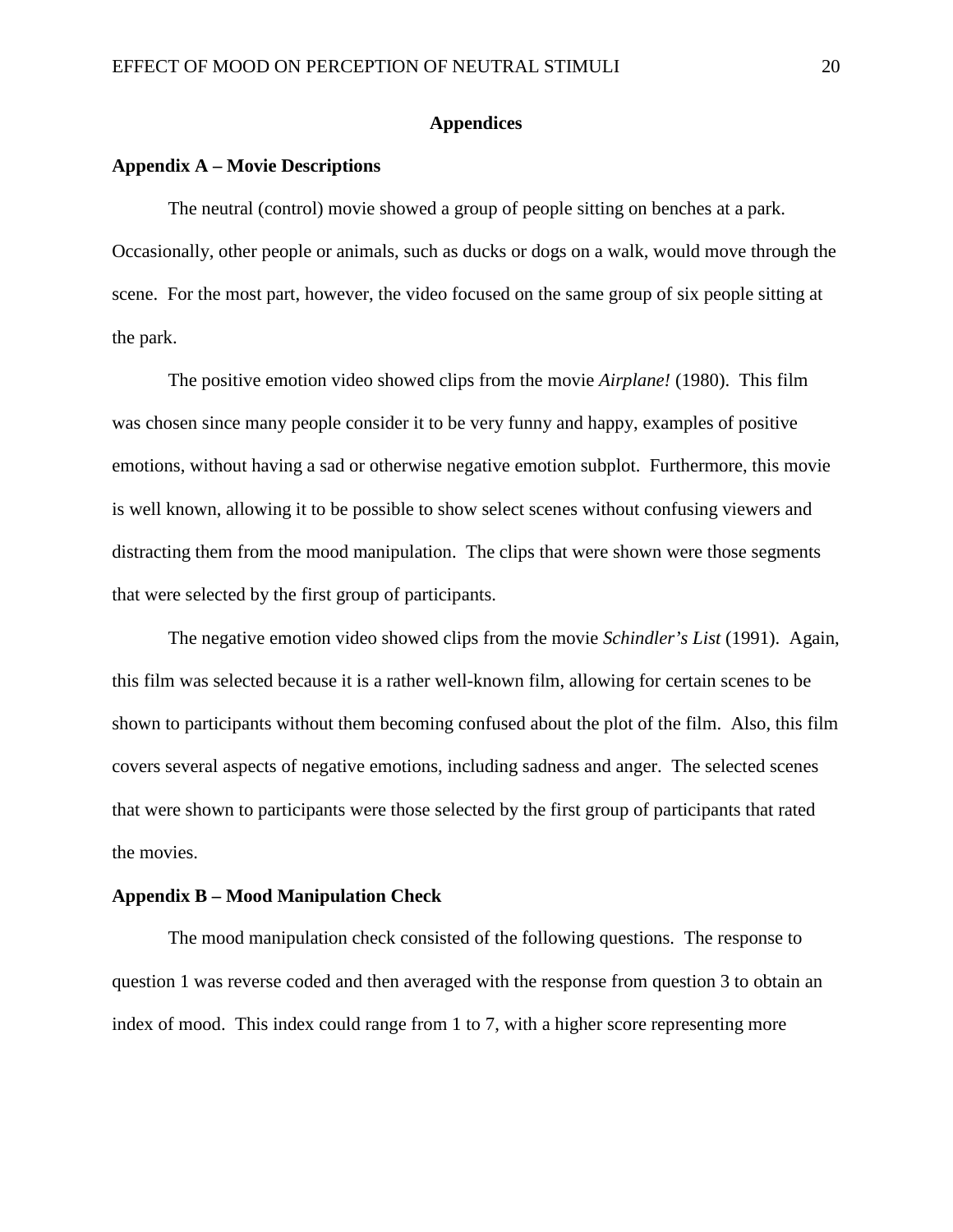positive mood. The arousal measure was obtained in a similar way, with question 4 being reverse coded and summed with question 2, so higher scores indicate greater arousal. Instructions: Please read the descriptors at the ends of each scale and then check the box along the scale that best describes how you feel RIGHT NOW.

Unpleasant O O O O O O O Pleasant Tired OOOOOOO Alert Happy OOOOOOO Sad Tense O O O O O O O Relaxed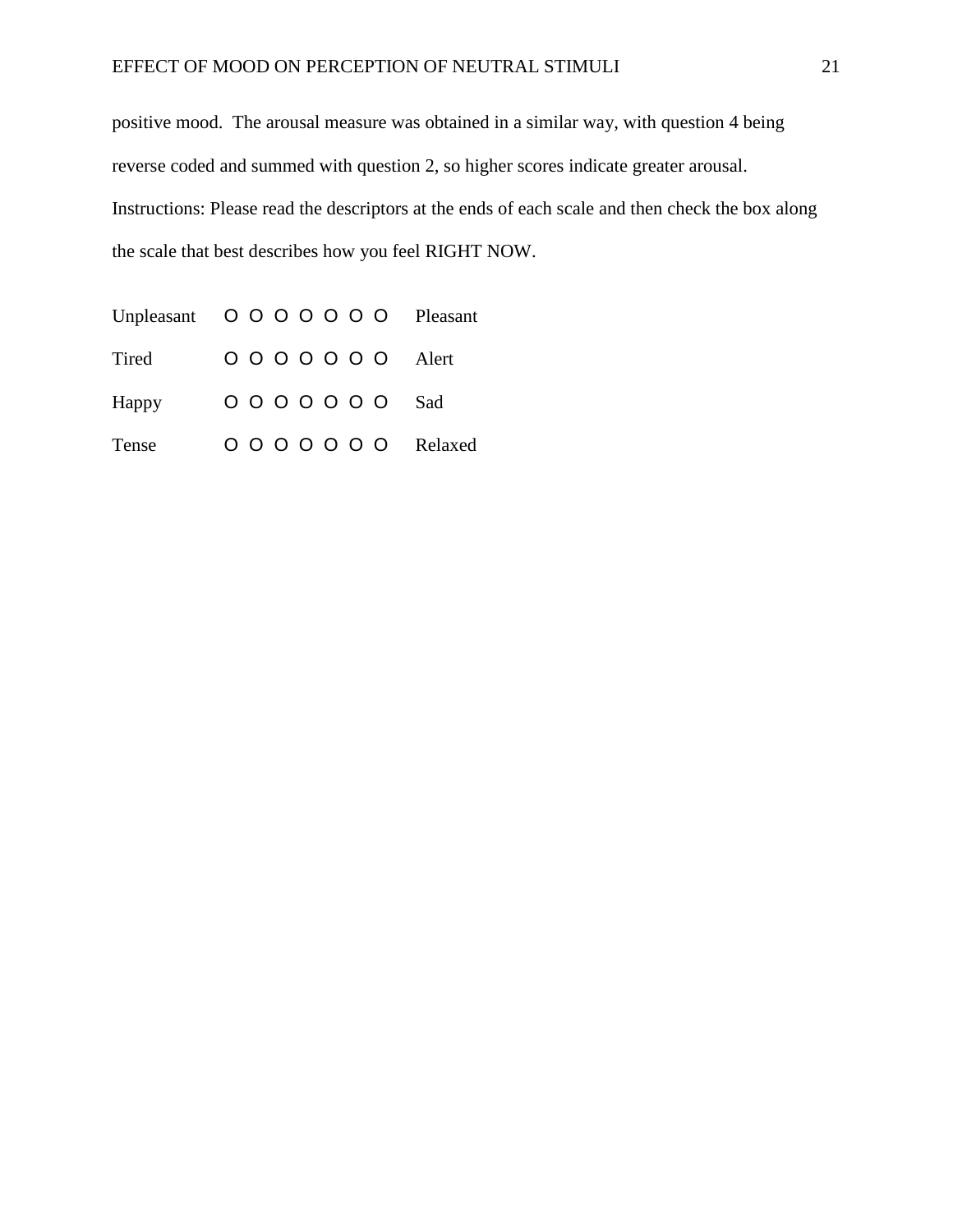# **Appendix C – Tables and Figures**

## Table 1

|           | <b>Neutral Group</b>        | Negative<br><b>Positive Emotion</b><br><b>Emotion Group</b><br>Group |                              | Total                           |  |
|-----------|-----------------------------|----------------------------------------------------------------------|------------------------------|---------------------------------|--|
|           | 50                          | 50                                                                   | 50                           | 150                             |  |
| Gender    | 28 males (56%)              | 26 males (52%)                                                       | 24 males (48%)               | 78 males (52%)                  |  |
|           | 22 females<br>(44%)         | 24 females<br>(48%)                                                  | 26 females<br>(52%)          | 72 females (48%)                |  |
| Ages      | $Range = 19-45$             | $Range = 19-47$                                                      | $Range = 19-50$              | $Range = 19-50$                 |  |
|           | $M = 26.78$                 | $M = 28$                                                             | $M = 26.86$                  | $M = 27.21$                     |  |
|           | $SD = 8.47$                 | $SD = 9.04$                                                          | $SD = 8.17$                  | $SD = 8.53$                     |  |
| Ethnicity | 30 Caucasian<br>$(60\%)$    | 32 Caucasian<br>(64%)                                                | 28 Caucasian<br>(56%)        | 90 Caucasian<br>$(60\%)$        |  |
|           | 7 Hispanic<br>(14%)         | 7 Hispanic<br>(14%)                                                  | 9 Hispanic<br>(18%)          | 23 Hispanic<br>(15.33%)         |  |
|           | 8 African<br>American (16%) | 5 African<br>American (10%)                                          | 10 African<br>American (20%) | 23 African<br>American (15.33%) |  |
|           | 3 Asian (6%)                | $3$ Asian $(6%)$                                                     | $0$ Asian $(0\%)$            | 6 Asian (4%)                    |  |
|           | 1 Middle Eastern<br>$(2\%)$ | 2 Middle Eastern<br>$(4\%)$                                          | 3 Middle Eastern<br>(6%)     | 6 Middle Eastern<br>$(4\%)$     |  |
|           | 1 Native<br>American (2%)   | 1 Native<br>American (2%)                                            | 0 Native<br>American (0%)    | 2 Native<br>American (1.33%)    |  |

*Descriptive Statistics for Participant groups*